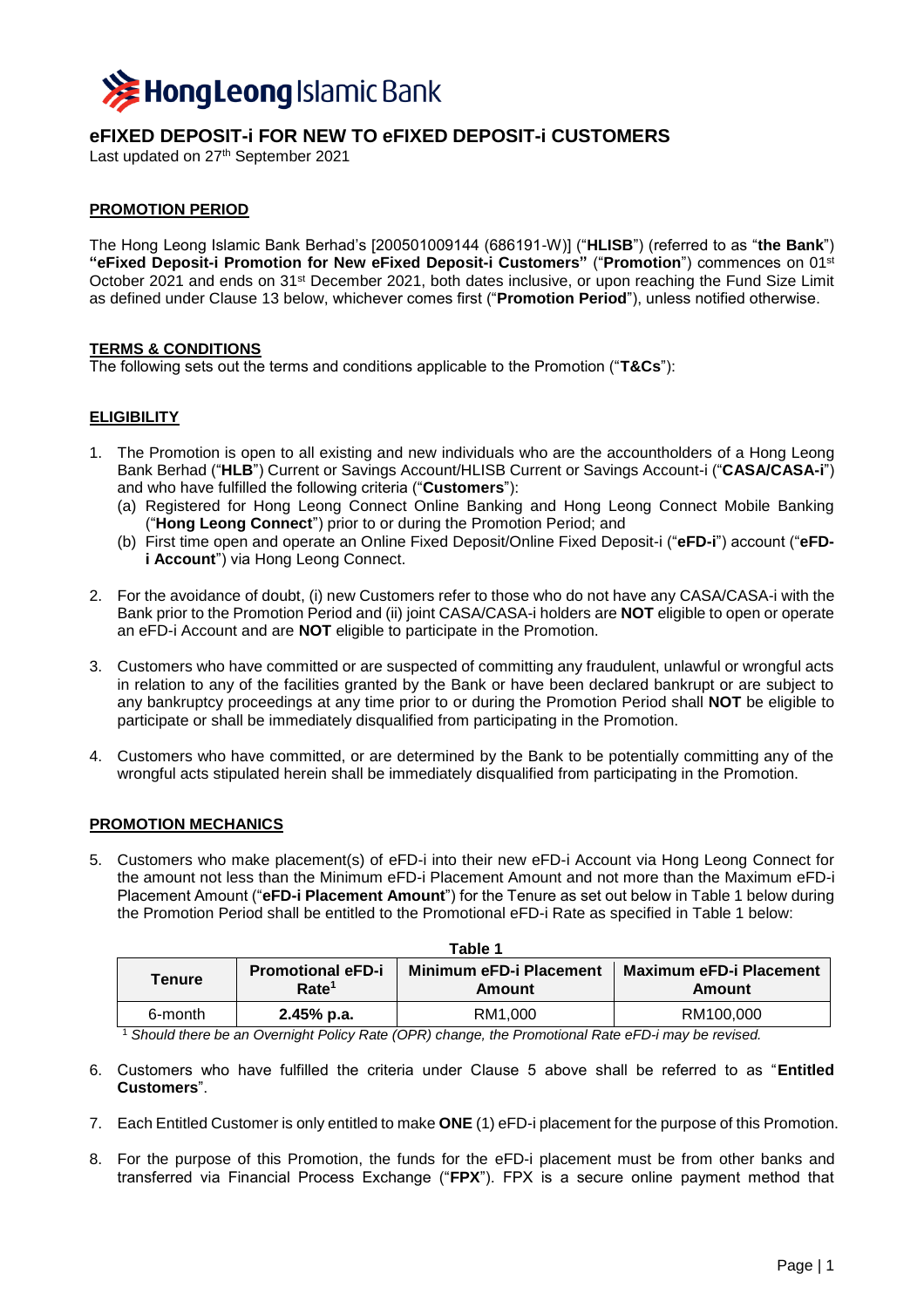

facilitates interbank transfer of funds, facilitated by Payments Network Malaysia Sdn. Bhd. ("**PayNet**"). Further details pertaining to FPX can be found at https://www.paynet.my/business-fpx.html

- 9. The Promotional eFD-i Rate is applicable for one (1) time only, any auto-renewal of the principal eFD-i Placement Amount upon the expiry of the Tenure shall be at the prevailing eFD-i board rates.
- 10. The maximum deposit amount per transaction via FPX transfer is **Ringgit Malaysia One Hundred Thousand (RM100,000)**, subject to such prescribed maximum amount/limit of transfer in the Entitled Customers' individual internet banking maintained with the relevant bank.
- 11. The processing of placement of eFD-i may take up to two (2) working days and the effective date of the placement of eFD-i shall be the date the Bank successfully completes the placement process. The Bank shall not be responsible for any delay or any losses which the Entitled Customers may incur due to the time taken to process the placements.
- 12. The eFD-i placements can only be made through Hong Leong Connect between 6:00 a.m. and 12:00 midnight of the Promotion Period, and shall be treated on a first-come, first-served basis. For the avoidance of doubt, the eFD-i placements must be submitted by 12:00 midnight in order for the placement to be accepted.
- **13.** The fund size limit for this Promotion is **Ringgit Malaysia Three Hundred Million (RM300,000,000)** ("**Fund Size Limit**"). The Fund Size Limit is a combination of Online Fixed Deposit and Online Fixed Deposit-i limit
- 14. In the event any eFD-i placement exceeds the prescribed Maximum eFD-i Placement Amount or if the Fund Size Limit is reached, the eFD-i Placement Amount which exceeds the prescribed Maximum eFD-i Placement Amount or the Fund Size Limit shall be subject to the prevailing eFD-i board rates.
- 15. Entitled Customers are required to nominate a CASA/CASA-i maintained with the Bank under the individual name of the Entitled Customers ("**Nominated CASA/CASA-i**") for the purpose of crediting the profit earned under this Promotion. The profit earned will be credited into the Entitled Customers' Nominated CASA/CASA-i at maturity.
- 16. Upon maturity, the principal eFD-i Placement Amount shall be auto-renewed at the prevailing eFD-i board rates respectively or auto-withdrawn and credited to the Nominated CASA/CASA-i, based on the option selected by the Entitled Customers upon placement.
- 17. In the event the eFD-i Placement Amount is withdrawn prior to the maturity of the Tenure, whether wholly or partially, no profit will be paid on such premature withdrawals amounts of eFD-i, regardless of the number of completed months at the time of premature withdrawal.
- 18. The Bank reserves the right to deduct and debit an amount equivalent to the profit paid to the Entitled Customers in respect of the eFD-i Placement Amount which is prematurely withdrawn from the principal eFD-i Account.
- 19. HLISB Customers shall be deemed to have agreed to waive his/her right to claim the full selling price for any withdrawal of eFD-i before the maturity date.
- 20. Subject to Clause 17 herein, partial withdrawal of eFD-i Placement Amount is allowed in multiples of **Ringgit Malaysia One Thousand (RM1,000)** only. However, in the event the eFD-i Placement Amount is less than **Ringgit Malaysia Three Thousand (RM3,000),** no partial withdrawal is allowed for that particular account.
- 21. eFD-i Placement Amount shall **NOT** be used as collateral for the purpose of securing any credit facility obtained or to be obtained by the Entitled Customers.

## **GENERAL**

22. By participating in the Promotion, Customers agree: